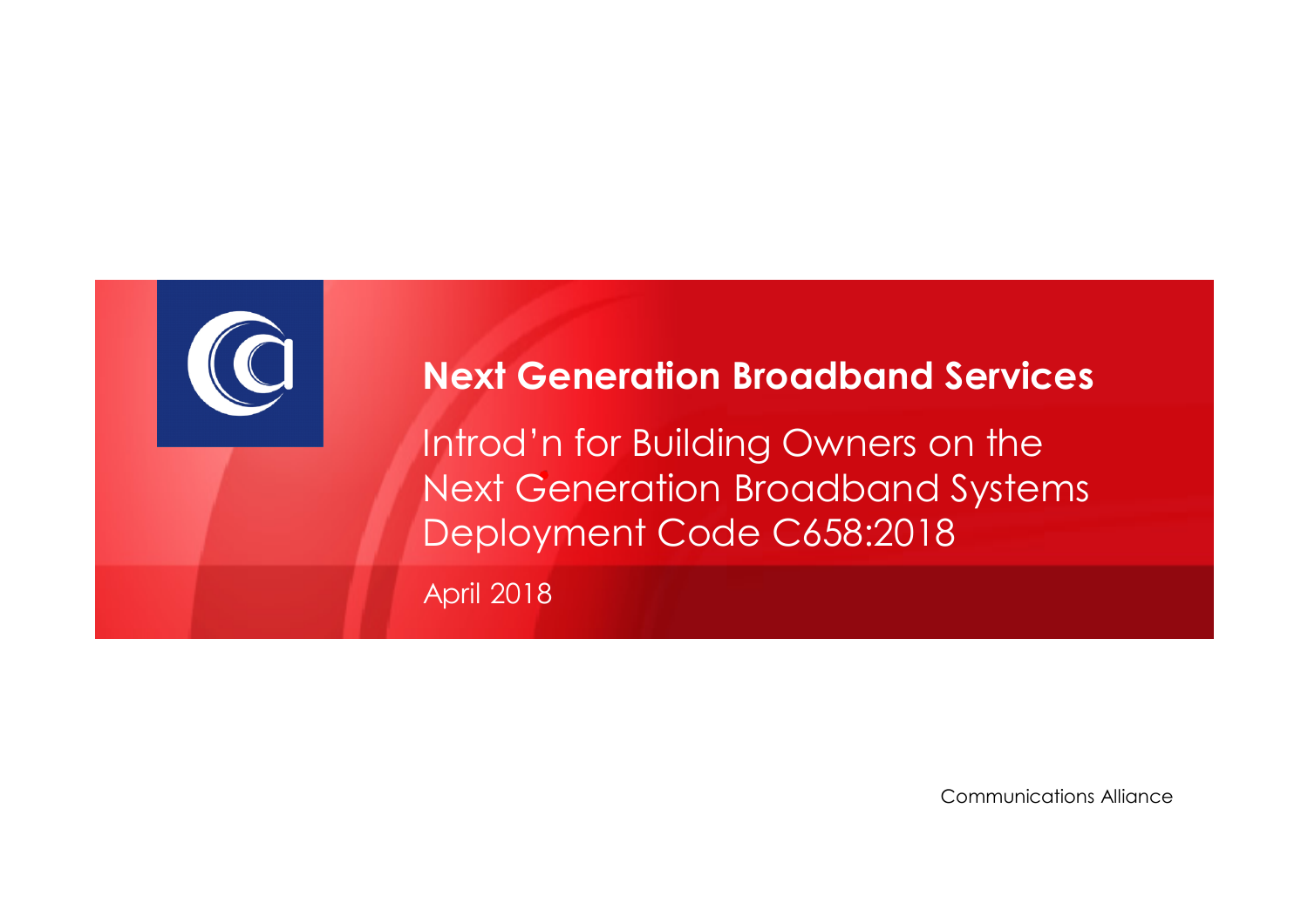# **Outline:**

- Background, Applicability and Overall Objectives
- Implications for Building Owners
- Network Architecture
- Process Timeline for Cooperation on Broadband Systems
- Example Scenarios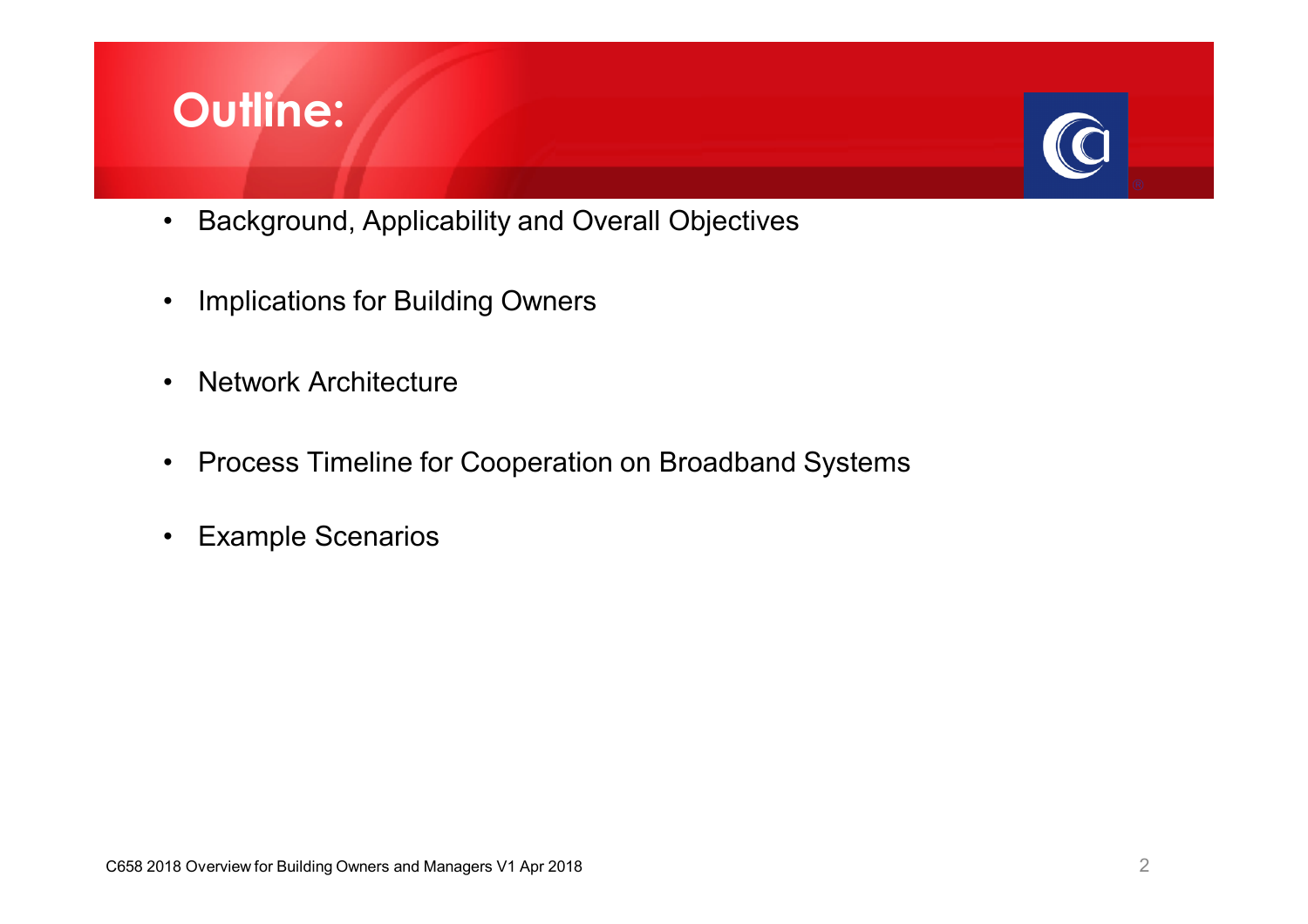## **Background 1 of 2**

- Communications Alliance has published rules to manage interference between competing broadband systems
	- Crosstalk interference occurs between broadband services using telephone wires.
	- Interference can occur between services connected to the same provider's system or between different providers' systems.
	- There are different ways that interference may be managed e.g. 'Vectoring' technology and managing Spectrum. The interference management rules developed by the committee balances these different approaches.
- There are other regulatory / legislative arrangements relevant to building access
	- Schedule 3 of the Telecommunications Act 1997.
	- Telecommunications (Low-Impact Facilities) Determination 1997.
		- The Department of Communications and the Arts is reviewing comments on suggested changes to both Schedule 3 and the Determination.
	- CA Building Access and Operations industry guideline (G571:2002)
		- Communications Alliance is revising G571.
	- **These arrangements are outside the terms of reference of the committee that created C658:2018, and are managed by different forums. This presentation does not address these arrangements.**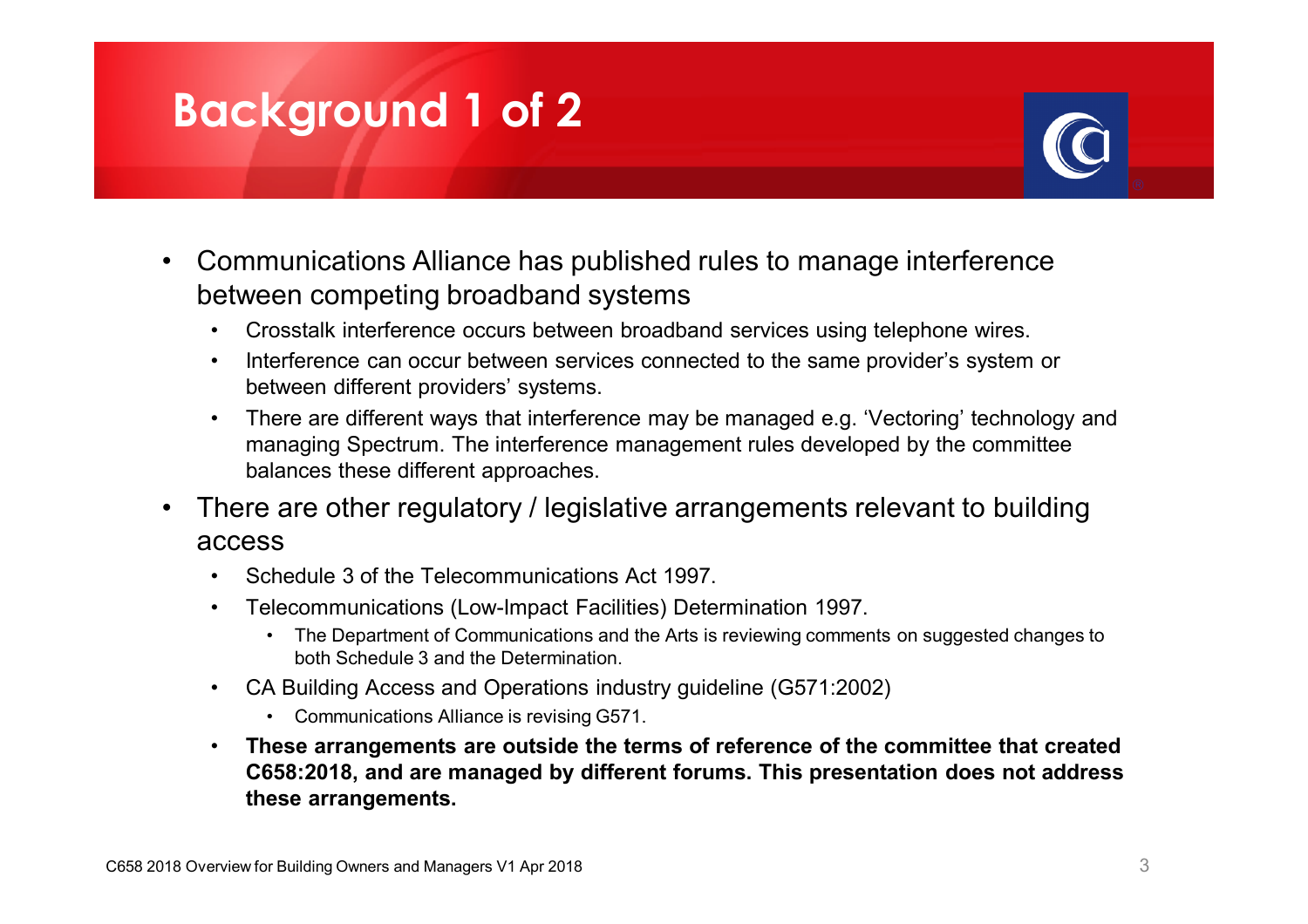## **Background 2 of 2**

- 
- Communications Alliance Working Committee 58 (WC58) work included:
	- Updating the Standard for DSL modems (AS/CA S043.2) to include Vectored VDSL2 (complete).
	- Creating an industry code of practice (C658:2018) it applies to carriers and carriage service providers. (complete)
	- Developing a consistent format for recording information which needs to be kept by service providers about telecommunications systems in buildings, with the aim of simplifying coordination between competing providers.
	- Supporting material e.g. presentations like this.
- The draft Industry Code has Three Parts
	- Performance Requirements objectives, terminology, processes for spectrum sharing.
	- Methods for Determining Compliance technical details for spectrum management.
	- Requirements for Deployment Class Systems the formal technical descriptions of systems that can be readily deployed.
	- The draft Code doesn't place obligations or requirements upon building owners and managers, but building owners and managers may be interested in the draft Code because the Code addresses interference between competing systems delivering broadband services into buildings.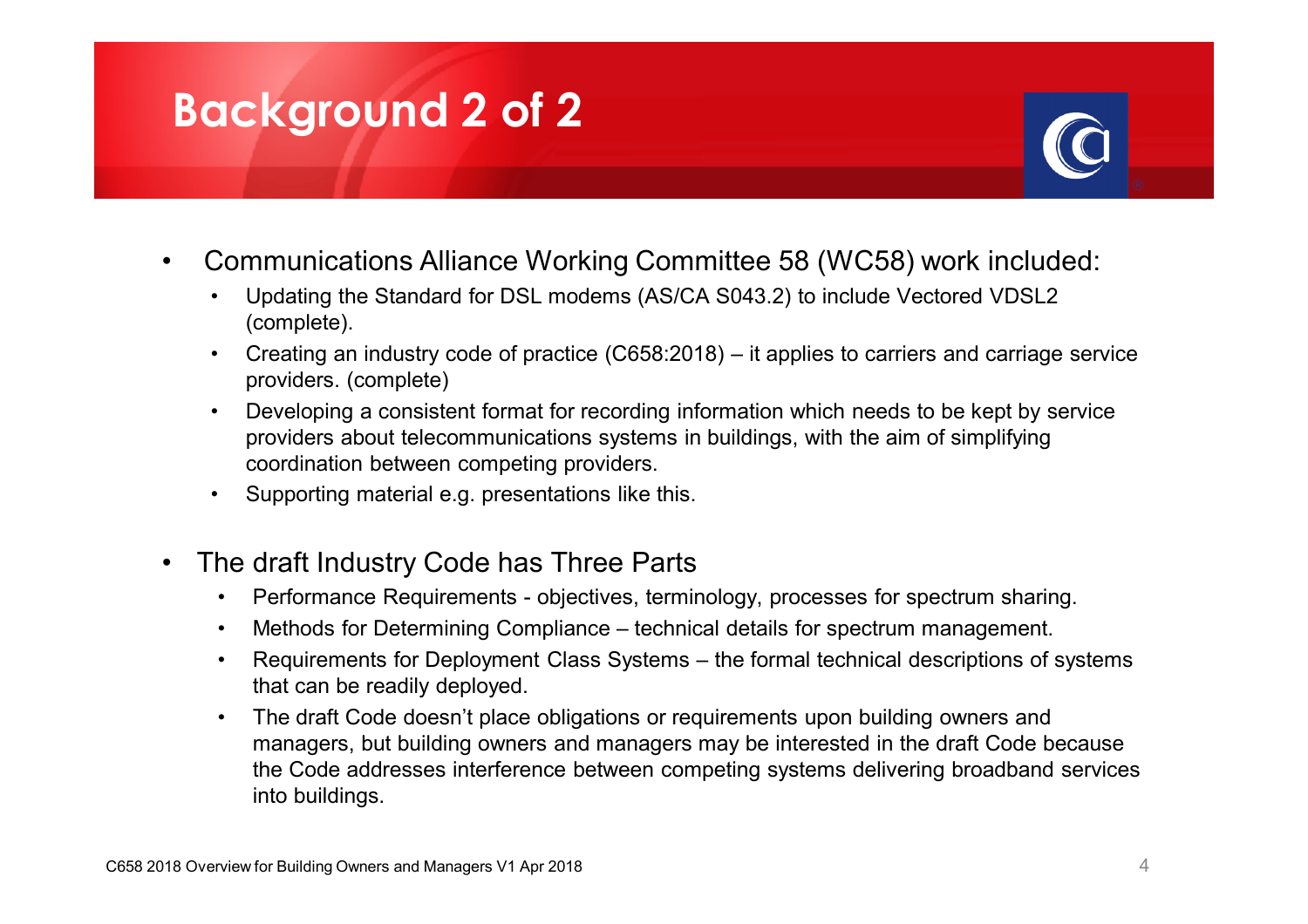# **C658:2018 Applies to (1.1,2.2/Pt1):**

- Who: Carriers and Carriage Service Providers
- Where: Broadband Systems for Local Loop Services deployed or to be deployed from either a network cabinet (a "node") or from an access module installed in a multi-dwelling building or lateral development
	- Includes Network, Building and Campus systems
	- Includes Building and Campus legacy ADSL/ADSL2+ systems
- What: All Next Generation Broadband Systems deployed or to be deployed
	- Examples include VDSL2 (vectored and non-vectored) and G.Fast
- What: Shared Cable Bundles (2.2/Pt1)
	- Any grouping of twisted pair conductors where the proximity of the cable sheaths and/or conductors in the grouping has the potential to cause unacceptable Interference between them.
	- Includes separate cables that run together for part of route.
	- Excludes screened cable and exclusive customer (2.2 Pt1) cabling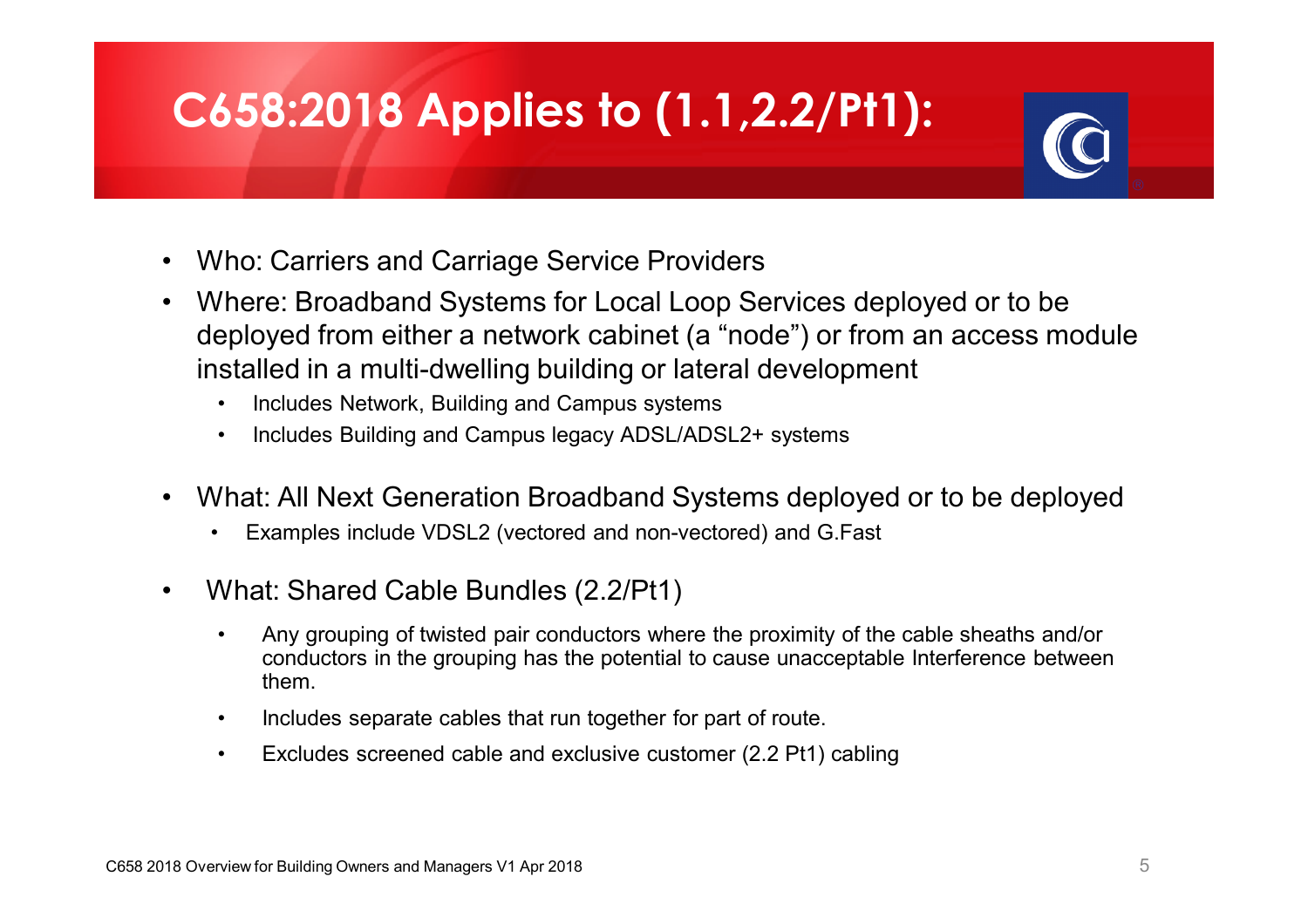# **The Industry Code C658:2018 has 5 Main Objectives (1.4/Pt1):**



- to **facilitate competition** in the deployment of Next-Generation Broadband Systems (NGBS) by carriers and carriage service providers;
- to **minimise** the potential for **interference** between telecommunications systems deployed in the same Shared Cable Bundle;
- to **ensure** a minimum level of **performance** for certain next-generation broadband systems;
	- Minimum 25 Mbps download speed (the Communications Alliance Working Committee set this as the minimum for network and campus systems)
	- The Working Committee also set a 50 Mbps minimum for in-building systems
- to **protect** the performance of certain **legacy systems** (e.g. ADSL2+) while those systems are deployed in the same Shared Cable Bundle as a next-generation broadband system;
- to provide flexibility and scope for **technology upgrades** (e.g. G.Fast)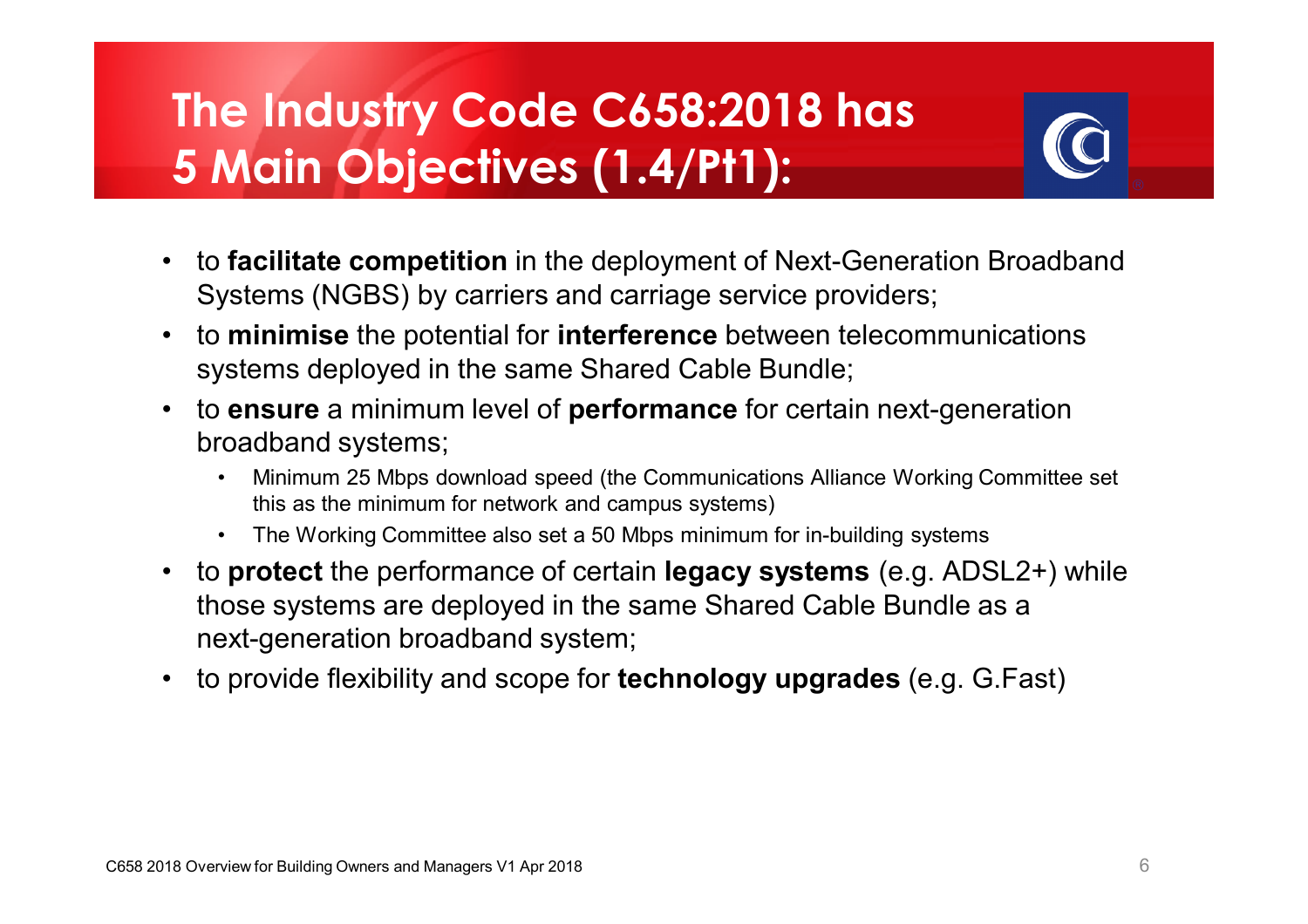# **Implications for Property Owners and Managers 1 of 2**

- Access under Schedule 3 of Telecommunications Act vs Property Rights
	- There are many potential locations where broadband systems may be deployed e.g. in street, in basement, on intermediate floors.
	- Space and electrical power may be required for equipment.
	- When co-locating competing broadband systems, the space available within and the arrangement of equipment in the equipment room can present difficulties that lead to interference.
	- Ideally, competing systems should be co-located closely next to one another to reduce risk of interference.
- Multiple Providers of Broadband Systems allowed by government policy
	- Government policy states a target for 100% achieving 25 Mbit/s and 90% achieving 50 Mbit/s.
	- If all broadband systems in a building can meet policy objective, then competing systems are allowed.
	- WC58 has identified combinations of competing broadband systems that can co-exist.
	- When vectoring technology has been deployed, the presence of more than one system affects the ability of vectoring to mitigate the effects of crosstalk interference.
- Register of Broadband Systems
	- To assist providers to discover and manage their own systems in the presence of competing broadband systems, WC58 proposed a register of systems.
	- It is in building owners' interest to ensure service providers maintain their respective registers.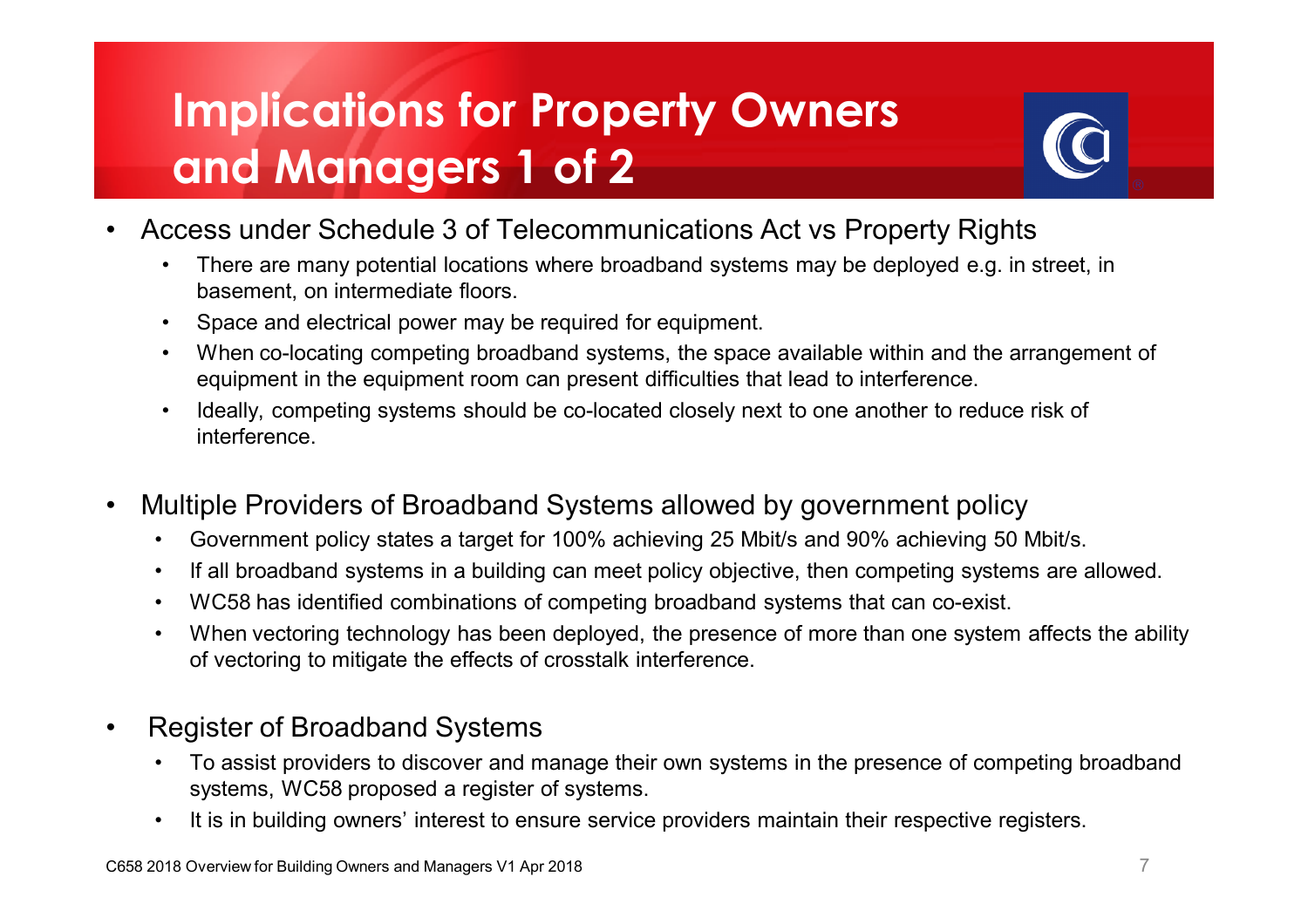# **Implications for Property Owners and Managers 2 of 2**



#### • Telecommunications Rooms in Buildings

- Co-location of broadband systems is better for managing interference than locating the systems with physical separation of (eg.) tens to hundreds of metres.
- When competing broadband systems are to be deployed, ideally they should be positioned side by side and configured with compatible settings to minimise the most harmful effects of interference.
- Physical room size can limit or prevent installation of competing systems.
- Telecommunications carriers and service providers need access to the telecommunications room for service provision, operation and maintenance.
- There are multiple stakeholders for operation of broadband systems, including:
	- Building owner
	- Building manager
	- End user (tenant / owner / resident)
	- Carriers and Carriage Service Providers
- Dispute resolution
	- The draft code includes processes for avoiding disputes between service providers.
	- Resolution of disputes between building owners and service providers is out of WC58 terms of reference.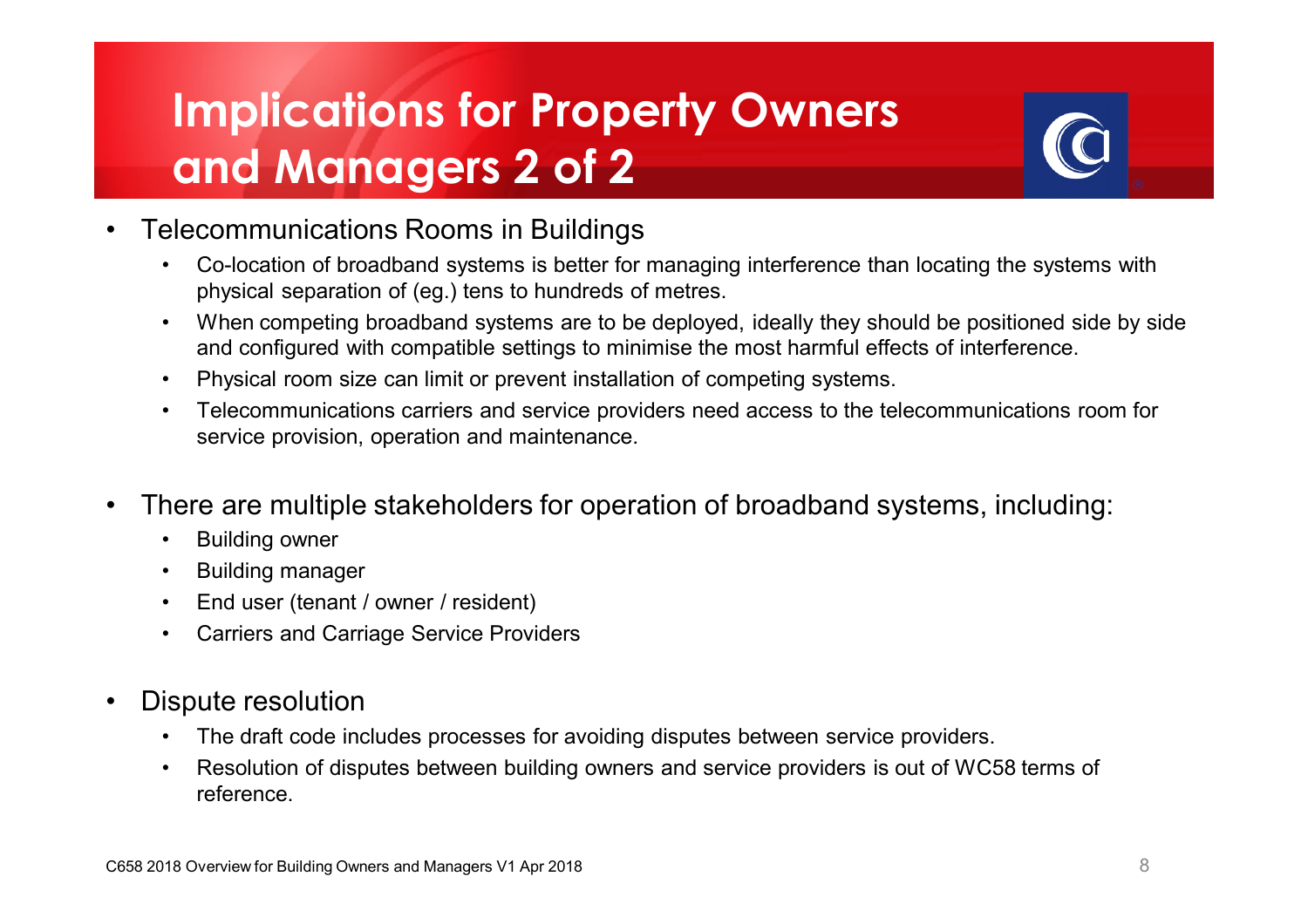# **Broadband systems can occur at different points in a network**



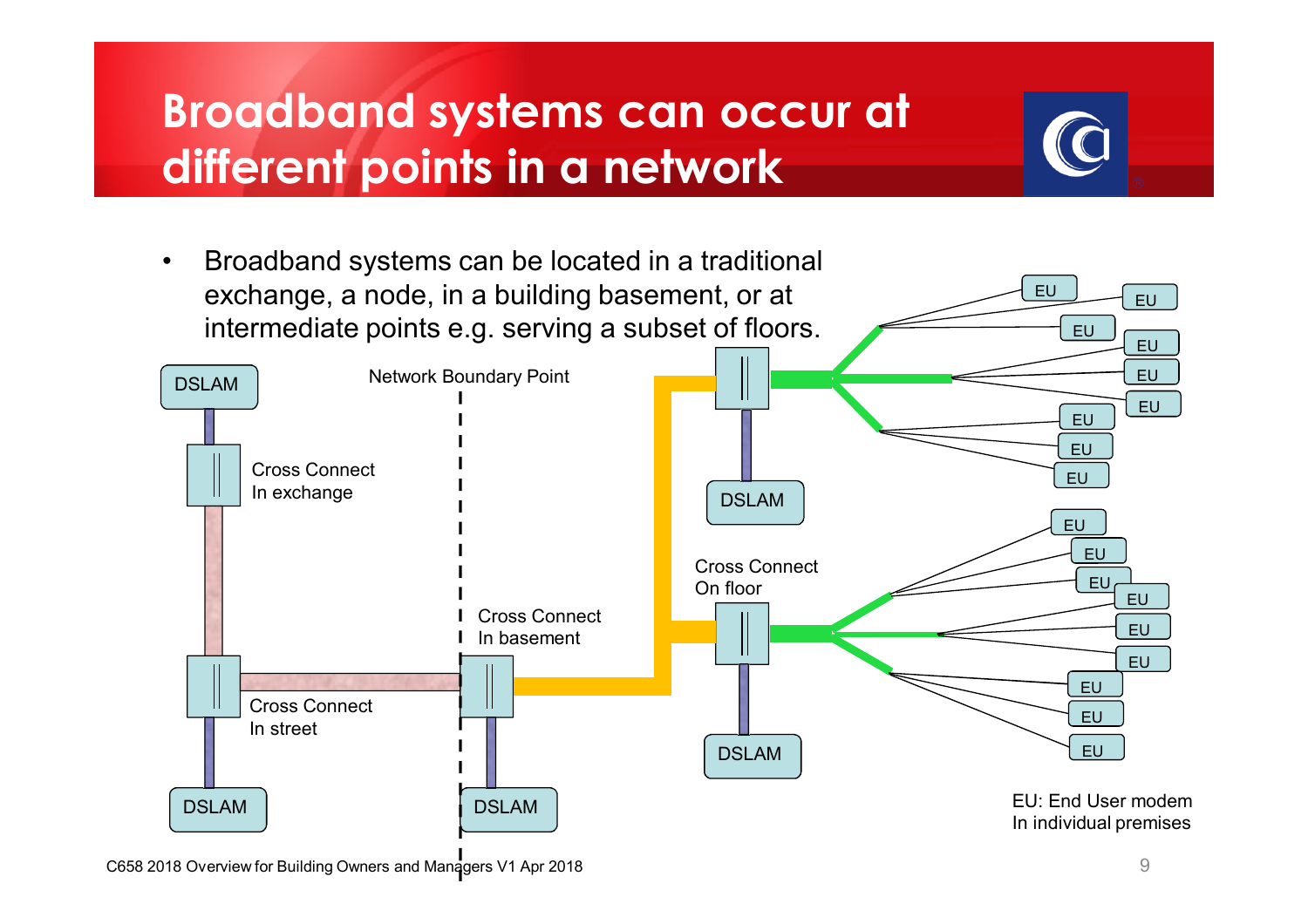# **Process Timeline for Co-Operation on Broadband Systems (7.2/Pt1)**

#### **Cooperation Process Timeline**



OPERATION TIME - Initiators, Responders and Incumbents that C658 2018 Overview for Building Owner and Manage to change systems must do so together at the specified time.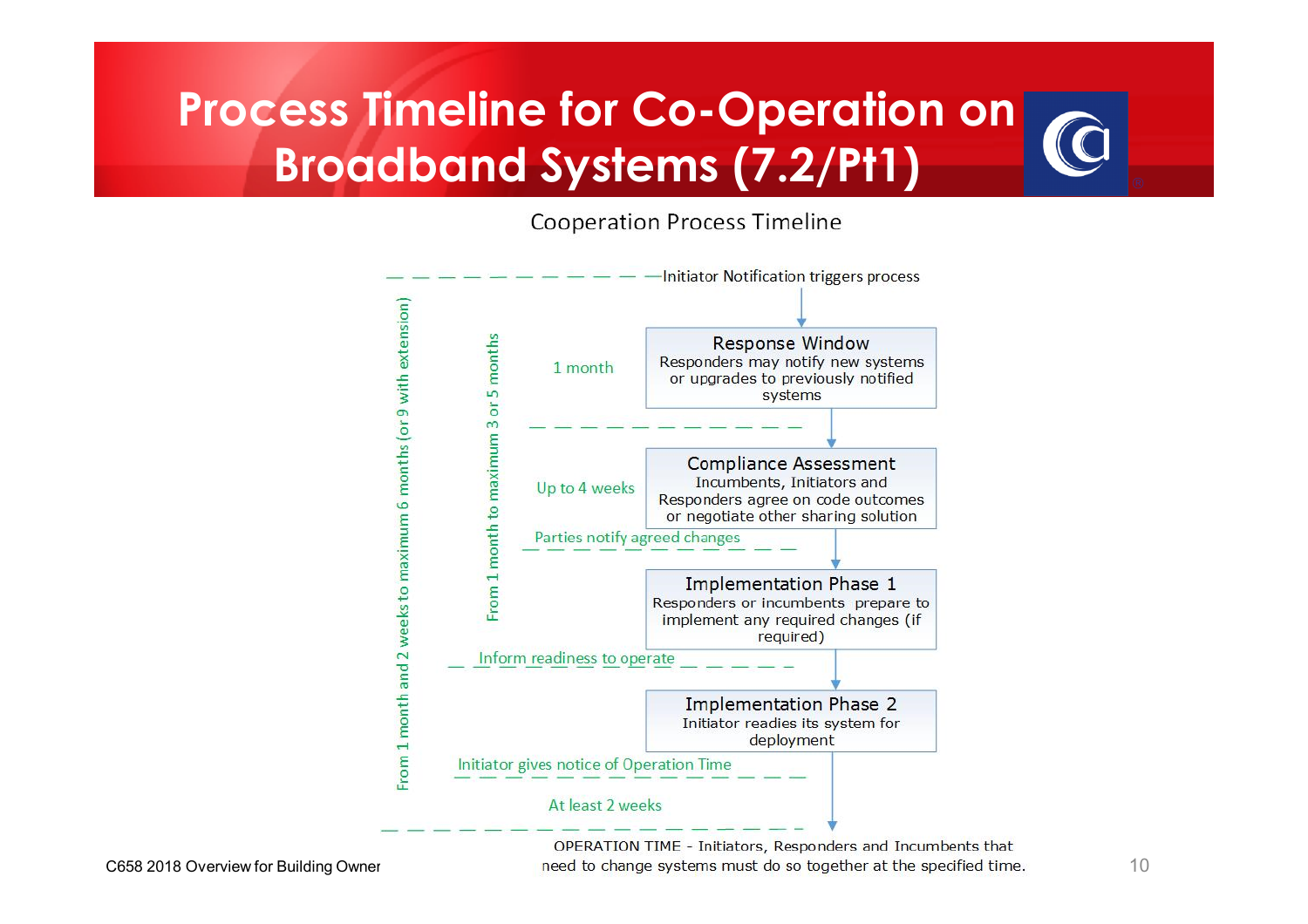### **Scenario Examples:**

- The Code allows for sharing solutions for many different scenarios
- The following three specific scenarios are merely illustrative of situations that may exist and some specific responses/outcomes to these situations
	- Note that the outcomes are not necessarily comprehensive and there may be other responses not described in the examples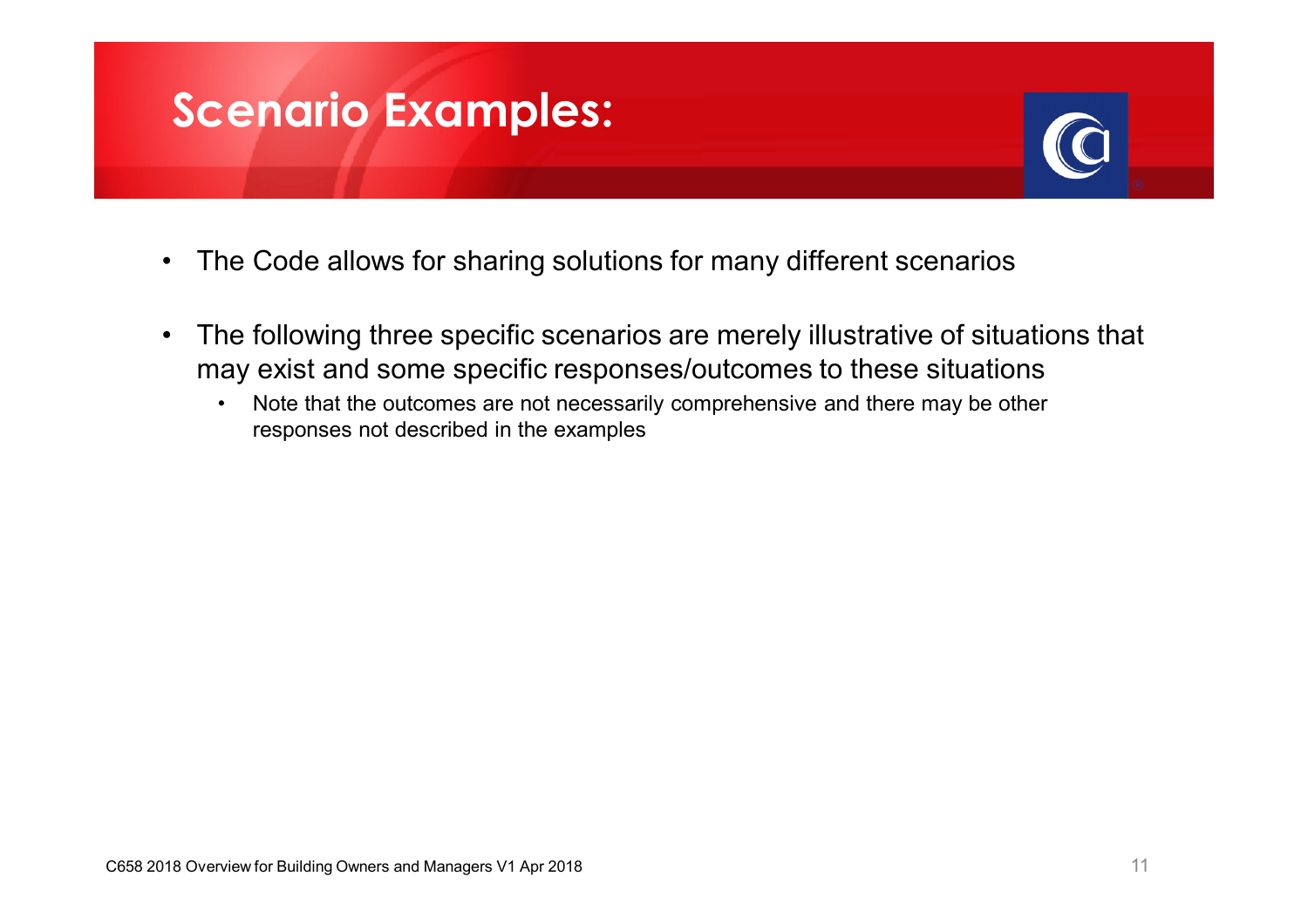## **Scenario Example 1:**

- Scenario: Existing, in-building VDSL2 system and a new network system proposed outside of the building
- One example of coexistence is:
	- the in-building system uses vectored VDSL2 on upper spectrum for VDSL2
	- and the out-of-building system uses VDSL2 on the lower spectrum for VDSL2
	- The Code manages interference by requiring each system to avoid using the spectrum that the other system uses. The spectrum available to each individual system is less than it would be if there was only one system using the shared cable, and this means broadband rates may not be as high as if there was only one system. However this arrangement avoids direct interference between the systems, and vectoring technology is effective. Each system can achieve higher rates and fewer drop outs than it might otherwise achieve if spectrum was not managed.

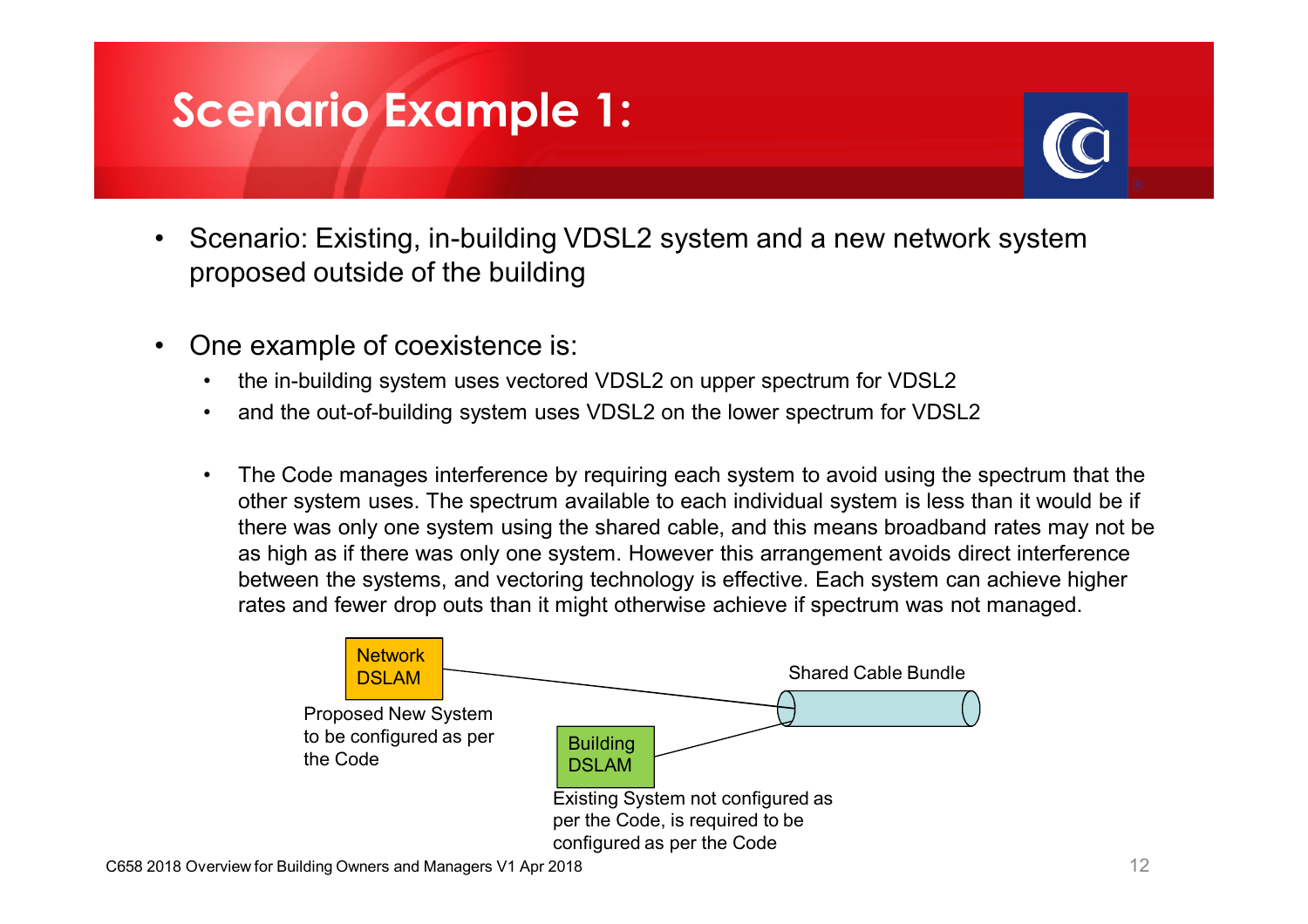## **Scenario Example 2:**

- Scenario: Existing, out-of-building vectored VDSL2 system and a proposed new in-building VDSL2 system
- One example of coexistence is:
	- the out-of-building system continues to use vectored VDSL2 of full VDSL2 spectrum
	- the in-building system has to change from VDSL2 to a different technology
	- The difference between the first scenario and this one is the order in which the systems are deployed. However the practical outcome for end users is effectively the same as with the first scenario.

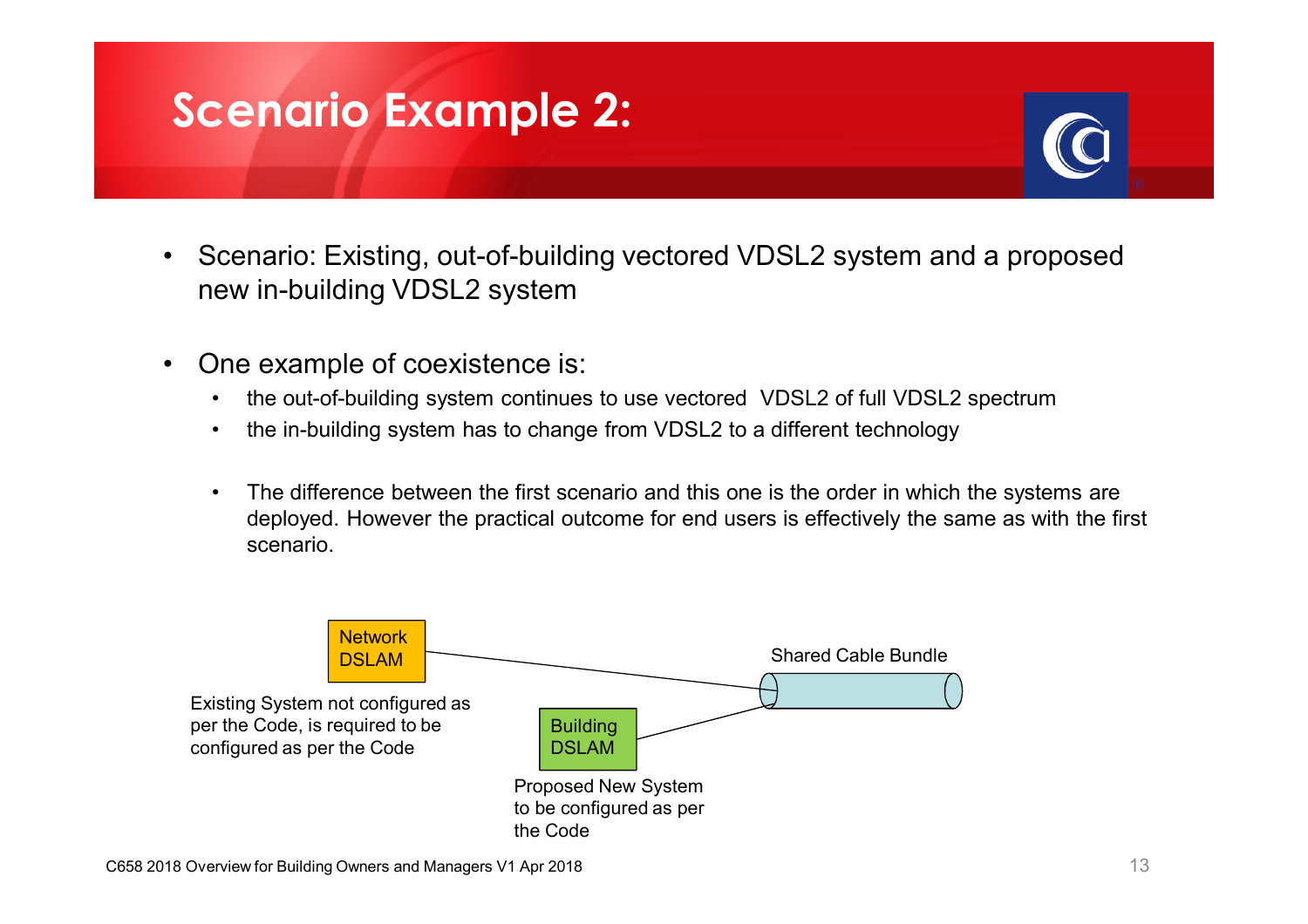## **Scenario Example 3:**

- Scenario: Before the code comes into effect, existing, in-building VDSL2 system, and existing legacy ADSL2+ system at a 'traditional' exchange
- Likely Outcome:
	- In-building system already co-exists with legacy ADSL/ADSL2+ system
	- When legacy ADSL/ADSL2+ system is withdrawn, broadband rates may improve.
	- Exchange-fed broadband services may currently experience interference from building systems. The Draft Code introduces protection for exchange-fed services until the time those services are retired.